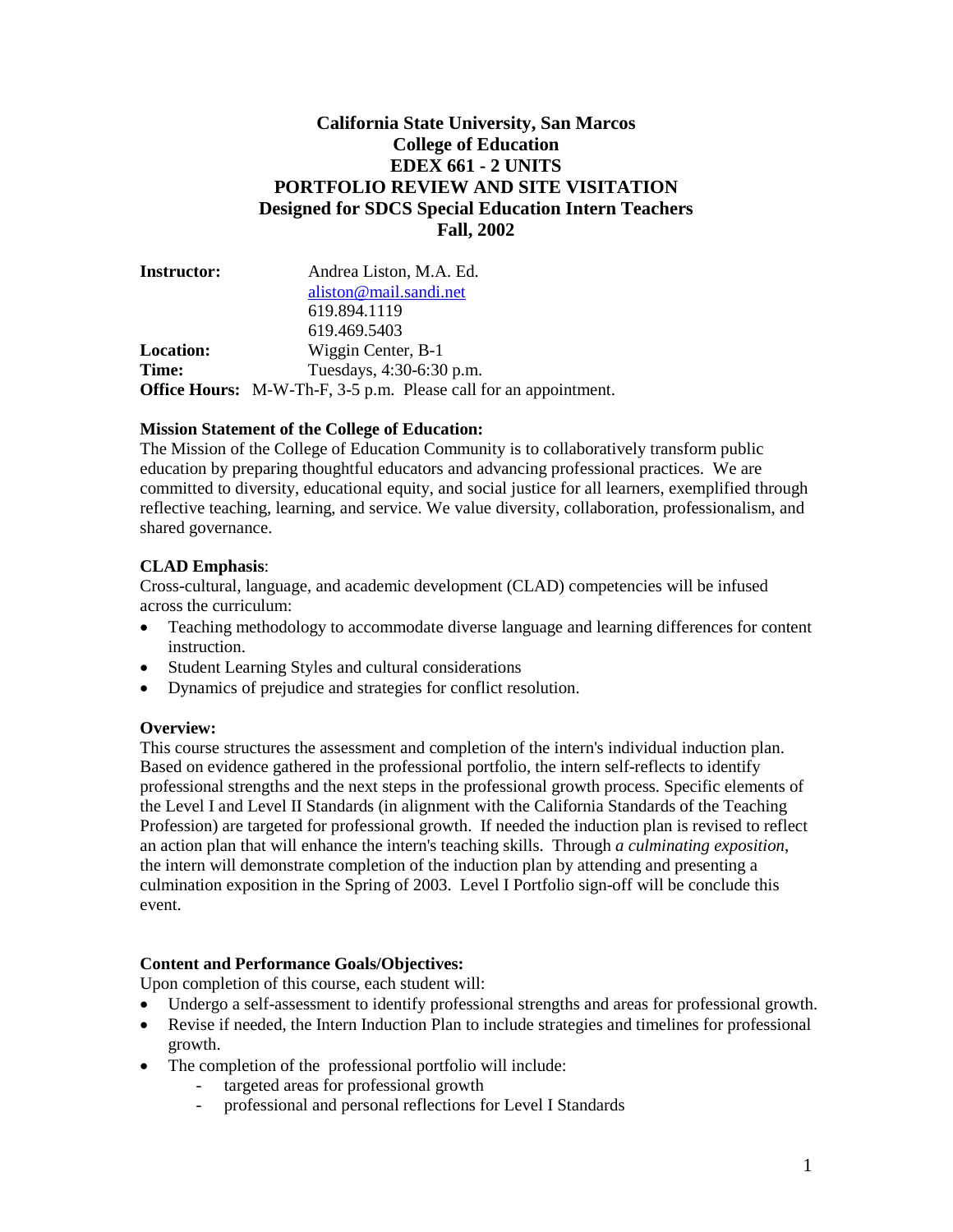(fulfills writing component of 2,500 words/10 pages)

- portfolio display and presentation at San Marcos venue

#### . **Required Materials:**

- Campbell, Cignetti, Melenyzer, Netles & Wyman (2001, 1997). How to Develop a Professional Portfolio, A manual for Teachers, Second Edition, Allyn and Bacon: MA.
- Instructional materials distributed in class meetings.
- Professional portfolio materials.

#### **Assessment Procedures and Scholastic Requirements:**

- Consistent attendance and participation in class team meetings throughout the year.
- Revision, implementation, and documentation of the Intern Induction Plan as reflected in the professional portfolio.
- Completion of the Level I Standards.
- Participation in the Culmination Exposition.

#### **Grading Rubric**

| Credit:    | Completion of the scholastic requirements.       |
|------------|--------------------------------------------------|
| No Credit: | Failure to complete the scholastic requirements. |

It is policy of the CSUSM College of Education that students must maintain a B average (3.0 GPA) and cannot receive below a  $C+$  in any COE course in order to receive a Preliminary Level I Credential from the State of California.

# **Attendance Policy**

The attendance policy of the College of Education: Due to the dynamic and interactive nature of the courses in the COE, all students are expected to attend all classes and participate actively. At a minimum, students must attend more than 80% of class time, or he/she may not receive a passing grade for the course at the discretion of the instructor. Should a student have extenuating circumstances, the instructor must be contacted as soon as possible.

| Date           | Topics                                          | Materials                         |
|----------------|-------------------------------------------------|-----------------------------------|
| $9-10-02$      | Overview of Syllabus and Schedule               | <b>Attendance Sheet</b>           |
|                | <b>Distribution of Standards</b>                | Syllabus                          |
|                | Committee Sign-up for Culmination Exposition    | Level I Standards                 |
|                | Telephone, Group assignment                     | <b>Telephone Contacts</b>         |
|                | Individual Induction Plan Reflection            | <b>Small Group Assignments</b>    |
|                |                                                 | <b>Committee Assignment</b>       |
|                |                                                 | <b>Individual Induction Plans</b> |
| $9 - 24 - 02$  | Accountability: Level I Standards and CSTPs     | Overview-SDCS                     |
|                | -Assessment, Curriculum, & Instruction          | <b>Program Quality Indicators</b> |
|                | -Program Quality Indicators                     | <b>CSTPs</b>                      |
| $10 - 08 - 02$ | Portfolio Contents: Level I                     | Level II Standards                |
|                | Level II Standards Overview                     | Ideas for Exposition              |
|                | <b>Culmination Exposition: Portfolio Review</b> | <b>IIP Revision Forms</b>         |

# **Class Schedule:**